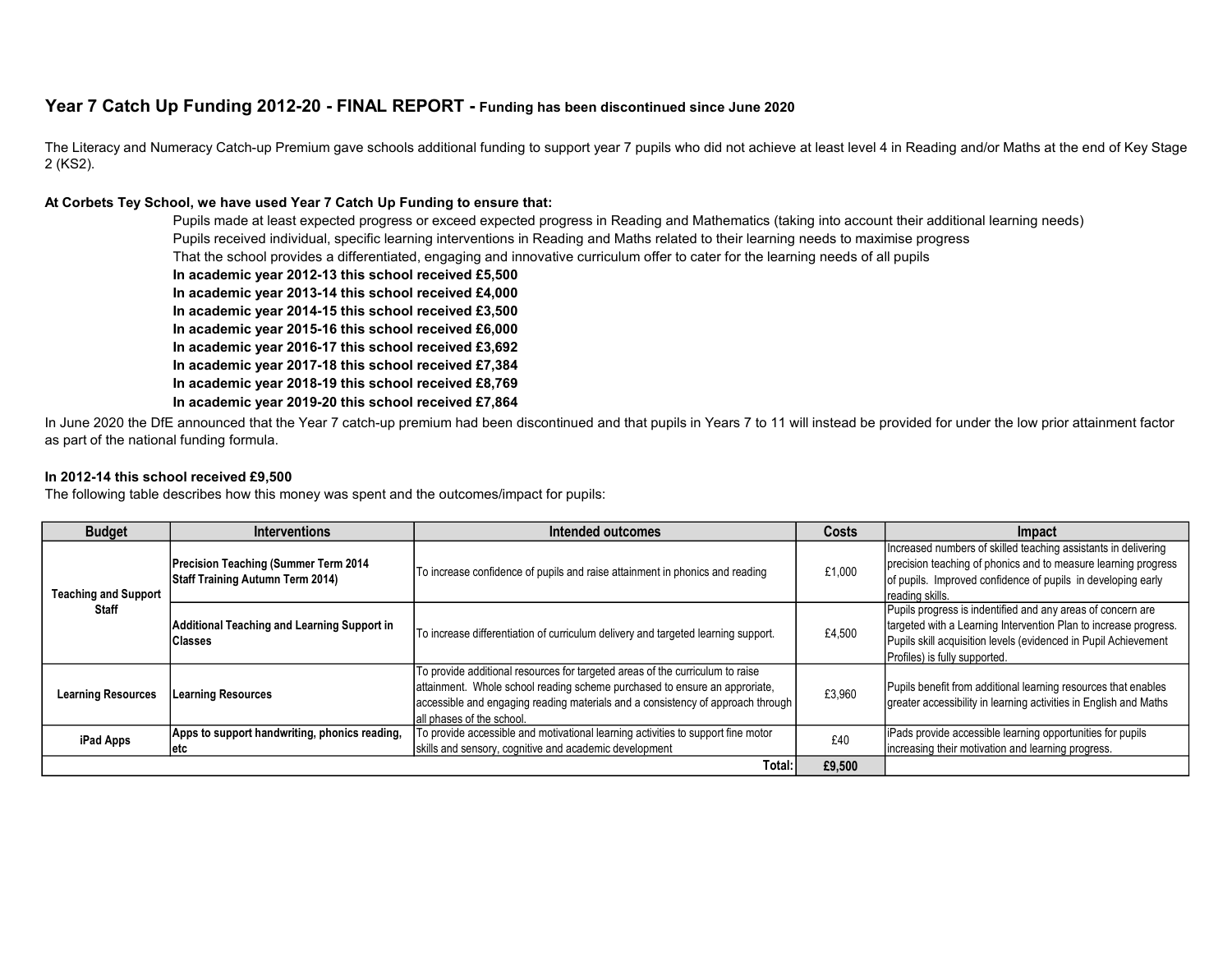## In 2014-15 this school received £3,500

The following table describes how this money was spent and the outcomes/impact for pupils:

| <b>Budget</b>                        | <b>Interventions</b>                                                                    | Intended outcomes                                                                                                                   | Costs  | Impact                                                                                                                                                                                                                                                                                          |
|--------------------------------------|-----------------------------------------------------------------------------------------|-------------------------------------------------------------------------------------------------------------------------------------|--------|-------------------------------------------------------------------------------------------------------------------------------------------------------------------------------------------------------------------------------------------------------------------------------------------------|
| <b>Teaching and Support</b><br>Staff | <b>Precision Teaching (Summer Term 2014)</b><br><b>Staff Training Autumn Term 2014)</b> | To increase confidence of pupils and raise attainment in phonics and reading                                                        | £1,500 | Increased numbers of skilled teaching assistants in delivering<br>precision teaching of phonics and to measure learning progress<br>of pupils. Improved confidence of pupils in developing early<br>reading skills.                                                                             |
|                                      | Additional Teaching and Learning Support in<br><b>Classes</b>                           | To increase differentiation of curriculum delivery and targeted learning support. To  <br>provide individual support for EAL pupil. | £1,980 | Pupils progress is indentified and any areas of concern are<br>targeted with a Learning Intervention Plan to increase progress.<br>Pupils skill acquisition levels (evidenced in Pupil Achievement<br>Profiles) is fully supported. EAL student increased progress in<br>llanguage development. |
| iPad Apps                            | Apps to support handwriting, phonics reading,<br>letc                                   | To provide assessment for phonics teaching and learning (CamBugs)                                                                   | £20    | Pupils develop their phonics skills through accessible                                                                                                                                                                                                                                          |
| Total: l                             |                                                                                         |                                                                                                                                     | £3,500 |                                                                                                                                                                                                                                                                                                 |

## In 2015-16 this school received £6,000

The following table describes how this money was spent and the outcomes/impact for pupils:

| <b>Budget</b>                               | <b>Interventions</b>                         | Intended outcomes                                                                    | Costs  | <b>Impact</b>                                                  |
|---------------------------------------------|----------------------------------------------|--------------------------------------------------------------------------------------|--------|----------------------------------------------------------------|
| <b>Teaching and Support</b><br><b>Staff</b> |                                              |                                                                                      | £2,000 | Increased numbers of skilled teaching assistants in delivering |
|                                             | Precision Teaching                           | To increase confidence of pupils and raise attainment in phonics and reading         |        | precision teaching of phonics and to measure learning progress |
|                                             |                                              |                                                                                      |        | of pupils. Improved confidence of pupils in developing early   |
|                                             |                                              |                                                                                      |        | reading skills.                                                |
|                                             | Additional Teaching and Learning Support in  | To increase differentiation of curriculum delivery and targeted learning support. To | £3,250 | Pupils progress is indentified through Learning Pathway and    |
|                                             | <b>Classes</b>                               | provide ongoing individual support for EAL pupil.                                    |        | Pupil Achievement Profile Analysis                             |
| Clicker 7                                   | Assistive Software to support writing skills | To provide whole school training to increase staff knowledge and skills in using     | £750   | All pupils can access writing activities and can enhance and   |
|                                             |                                              | Clicker 7 to support pupils. To provide writing support software across the school   |        | develop their writing and reading skills to achieve permanent  |
|                                             |                                              | to develop literacy skills.                                                          |        | gains in their literacy skills.                                |
|                                             |                                              | Total:                                                                               | £6.000 |                                                                |

### In 2016-17 this school received £3,692

The following table describes how this money was spent and the outcomes/impact for pupils:

| <b>Budget</b>                               | <b>Interventions</b>                                              | Intended outcomes                                                                                                                                   | Costs  | Impact                                                                                                                                                                                                              |
|---------------------------------------------|-------------------------------------------------------------------|-----------------------------------------------------------------------------------------------------------------------------------------------------|--------|---------------------------------------------------------------------------------------------------------------------------------------------------------------------------------------------------------------------|
| <b>Teaching and Support</b><br><b>Staff</b> | <b>Precision Teaching</b>                                         | To increase confidence of pupils and raise attainment in phonics and reading                                                                        | £1,692 | Increased numbers of skilled teaching assistants in delivering<br>precision teaching of phonics and to measure learning progress<br>of pupils. Improved confidence of pupils in developing early<br>reading skills. |
|                                             | Additional Teaching and Learning Support in<br><b>Classes</b>     | To increase differentiation of curriculum delivery and targeted learning support.                                                                   | £1,500 | Pupils progress is indentified through Learning Pathway and<br>Pupil Achievement Profile Analysis                                                                                                                   |
|                                             | Communicate In Print Assistive Software to support writing skills | To provide teacher training and CIP upgrade to increase staff knowledge and use<br>of signs to support writing and understanding across the school. | £500   | All pupils achieve a greater understanding through signs within<br>learning activities (books, flash cards, worksheets and other<br>accessible documents).                                                          |
| Total:                                      |                                                                   |                                                                                                                                                     | £3,692 |                                                                                                                                                                                                                     |